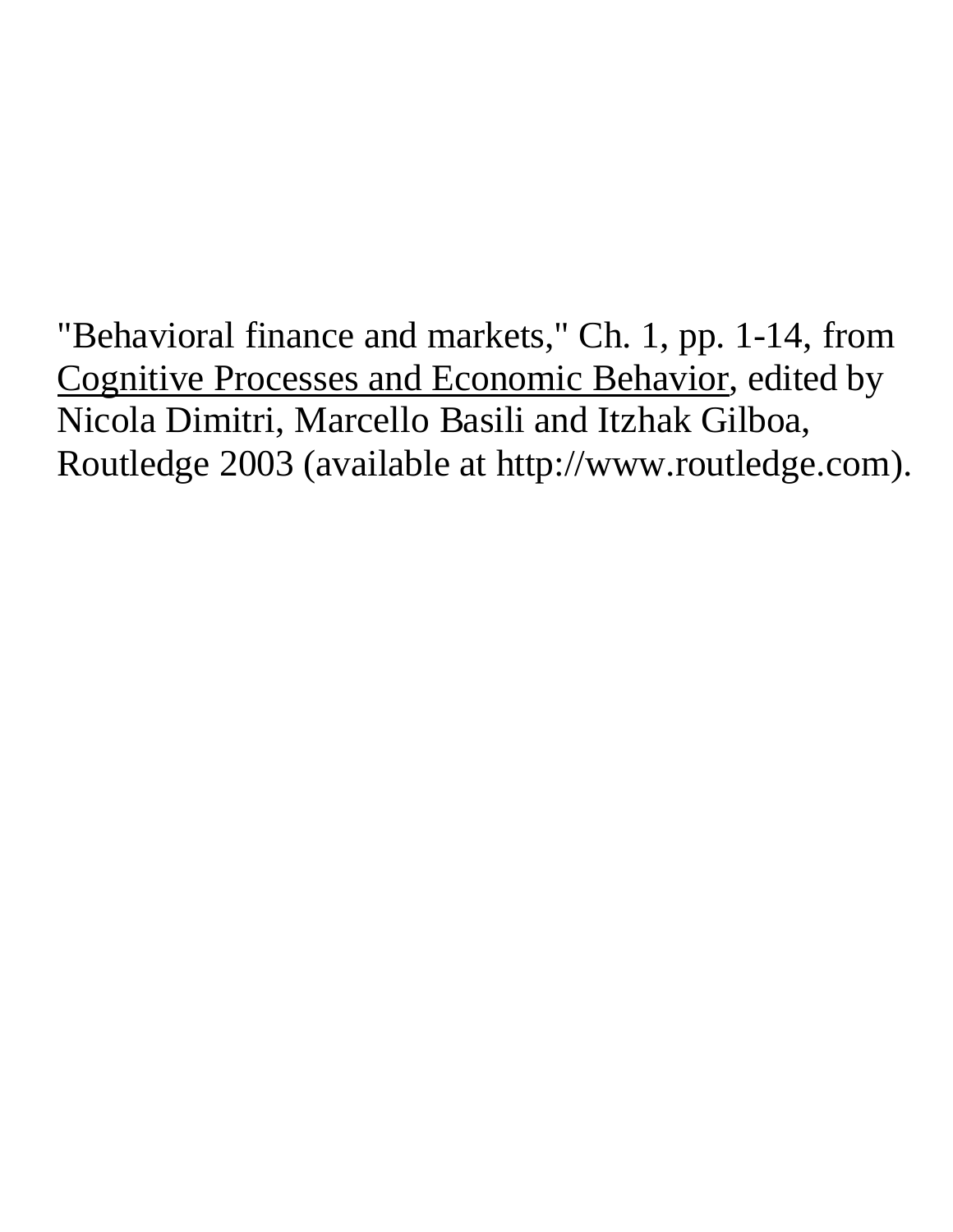# **1 Behavioral finance and markets**<sup>∗</sup>

## *Gur Huberman*

#### **1.1 Introduction**

Economics is interested primarily in prices and aggregate quantities. The study of individual behavior is a building block to derive implications about social outcomes. Until the behavioral approach became fashionable, individuals were usually assumed to make choices so as to optimize a well-defined objective subject to well-defined constraints. This very simple idea is also very powerful, in that it lends the analysis to aggregation, and thereby affords the study of markets and equilibrium.

The main contribution of the behavioral approach has so far been to question the validity of modeling the individual decision maker as optimizing a simple objective. The earlier pioneers are Allais (1953) and Ellsberg (1961). More recently, the profuse work of Kahneman and Tversky (1979) (with various coauthors) has had the strongest impact. Their joint paper on Prospect Theory in *Econometrica* (Kahneman and Tversky 1979) is reputed to be the most cited paper in that highly esteemed journal.

Once scholars acknowledged that the optimizing foundations were not as solid as had been assumed, they ventured to modify them, and felt freer to discover anomalies that would not have existed had economic agents (or at the least, the important agents, the marginal ones) been neoclassical optimizers.

"Is the asset price right?" is the question at the heart of financial economics. To answer it directly, one has to agree on what "right" means in this context. An early commentator was Adam Smith.

The value of a share in a joint stock is always the price which it will bring in the market; and this may be either greater or less, in any proportion, than the sum which its owner stands credited for in the stock of the company.

Adam Smith, *The Wealth of Nations*, 1776

The efficient market hypothesis that "the price is right" is difficult to study directly. A circuitous, but profitable route, calls for the study of implications of

<sup>\*</sup> This chapter is based on a lecture given at a workshop on Cognitive Processes and Rationality in Economics at the International School of Economic Research, University of Siena in July 2001.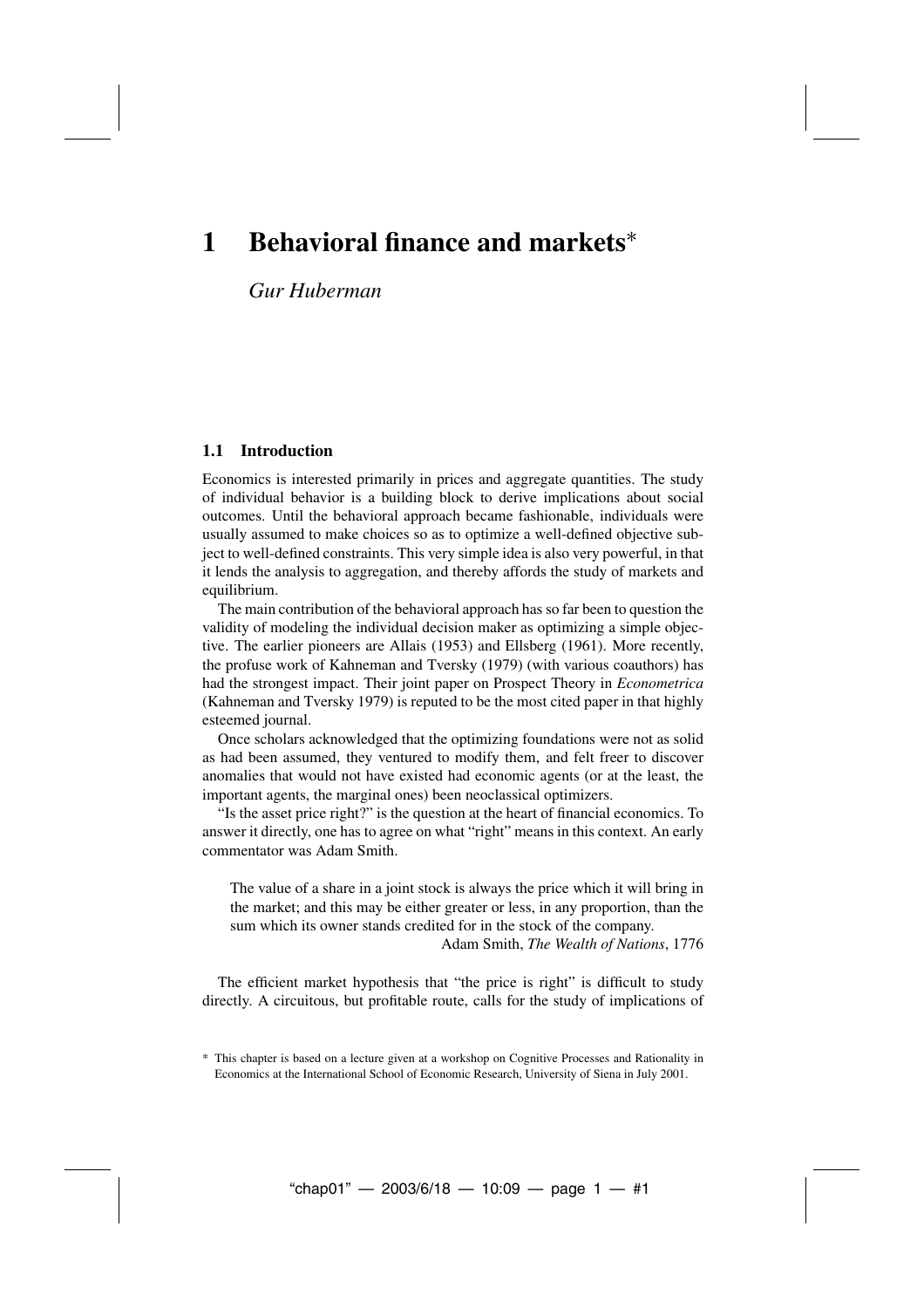the "price is right" statement. One of them is that price changes are unpredictable. This implication has stood up to empirical scrutiny very well. There are no obvious and reliable ways to predict which way the prices of securities will go. But price changes can seem unpredictable even if the price is not right, especially when it comes to securities with open-ended payoffs such as common stocks.

One problem for the "the price is right" school is not that price changes are unpredictable; it is that *ex post* they are poorly explained.

A single dramatic day best illustrates how poorly stock price changes are understood. On October 19, 1987, world stock markets crashed; in the United States, the S&P500 index lost 20.47 percent of its value. The *New York Times*' "explanation" was "worry over dollar decline and trade deficit, fear of US not supporting the dollar." Motivated by the 1987 crash, Cutler *et al*. (1989) list the top major world news in 1941–87 and the stock market reaction to them, as well as the top fifty market moves, and the *New York Times*, "explanations" to them. Remarkably, although the major news produce some big price movements, they do not produce any of the top five and only seven of the top fifty price movements. Thus, it seems that fundamentals move prices, but major price movements cannot be explained as reaction to changes in major fundamentals.

The Law of One Price states that two securities that represent identical claims to cash flows should trade for the same price. In financial economics the most interesting anomalies are violations of the Law of One Price. They are important because they constitute a direct assault on the efficient market hypothesis that the market price is right, or at least approximately right.

Examples of violations of the Law of One Price include closed-end mutual funds, Siamese twin stocks, and the case of EntreMed. Together they allow the outlines of a coherent story to emerge. The story is about the influence of the demand side of financial markets on asset prices. The demand side may be affected by investor sentiment, whose fluctuations may be independent of fundamentals. Shleifer and Summers (1990) summarize this approach.

Prices are the main focus of financial economics. Trading volume receives much less attention. In fact, the motives of security trading are poorly understood. But it is those who trade who also determine prices. Therefore an acceptable model of trading may herald a better understanding of security prices. The neoclassical approach has not adequately explained the huge trading volume, but the behavioral approach may offer some hope of doing just that.

The balance of this chapter has two main sections. The next section describes various violations of the Law of One Price. The section that follows it considers a related, but very different and fundamental issue: Why do people trade?

## **1.2 Violations of the Law of One Price**

## *1.2.1 Closed-end funds*

Closed-end funds are investment companies that raise equity when they are formed and use it to acquire tradable securities. After the inception period, the fund sells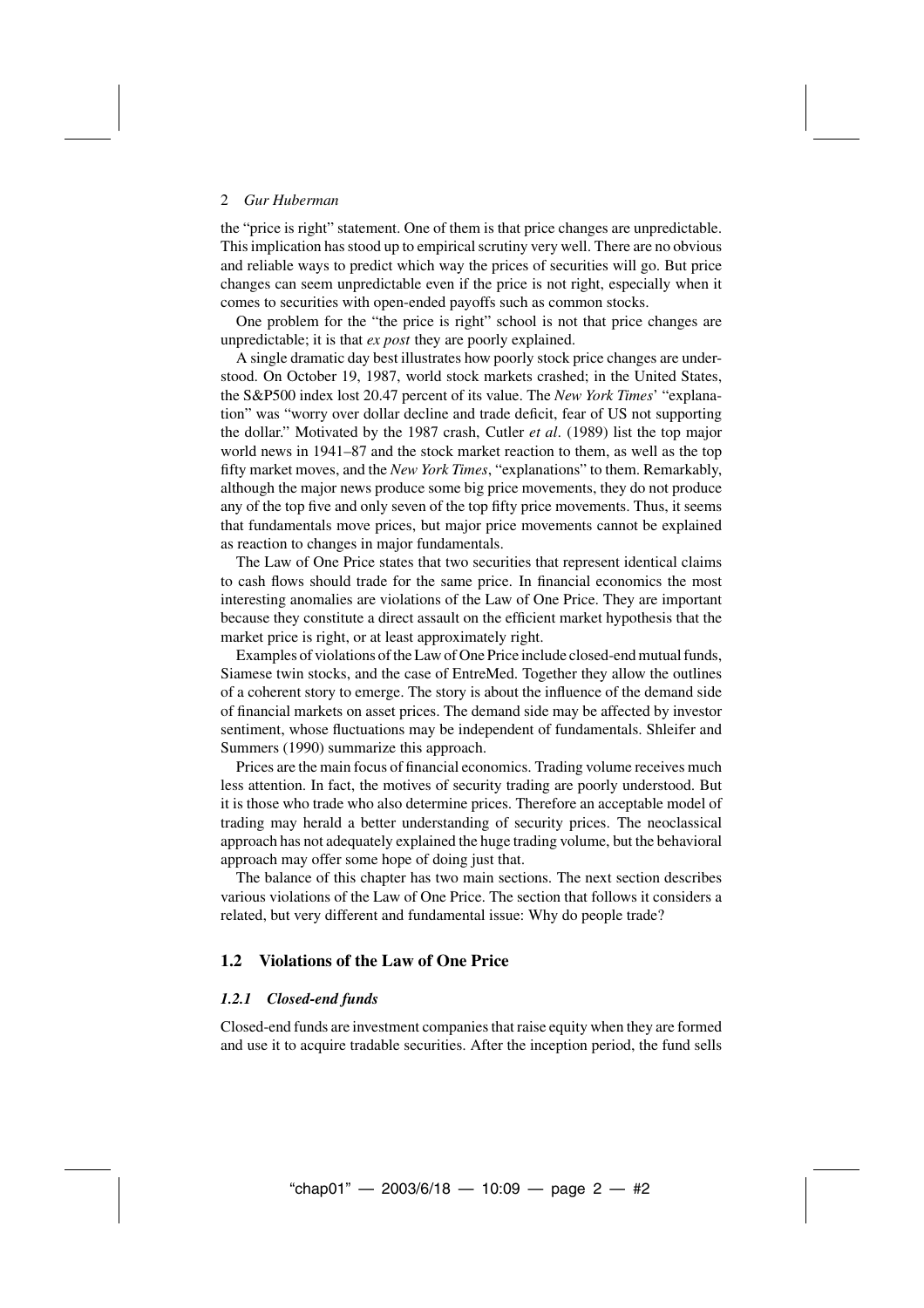and buys tradable securities and its shareholders are free to trade its shares. The fund does not redeem outstanding shares unless it liquidates or changes its status to an open-end fund.

The Law of One Price suggests that shares of closed-end funds should trade close to net asset value (NAV). This is not the case, as a quick look at the appropriate table on Monday's *Wall Street Journal* (Or Saturday's *New York Times* or *Barron's*) will attest.

Lee *et al.* (1991) summarize the main empirical regularities associated with closed-end funds as follows:

- Most of the time they trade at a discount relative to NAV.
- The discounts fluctuate.
- The discounts as well as changes in them across funds are positively correlated.
- They are issued at a premium relative to NAV.
- When liquidation or open-ending of a fund is announced, its price quickly converges to the NAV.

Lee *et al*. (1991) also report that the discounts are negatively correlated with the returns on small-company stocks. Presumably, it is individual investors who tend to hold and trade both closed-end funds and small stocks; correlation between the returns on these very different sets of assets suggests that a common sentiment moves their prices.

These observations lead them to argue that noise traders affect the prices of closed-end funds, and, by extension, of securities in general.

Closed-end country funds (often referred to as country funds) are an interesting subset of closed-end funds because their assets trade in a foreign market. A reason for the formation of country funds is the segmentation of international financial markets. Country funds afford the study of the segmentation of investor sentiment internationally and a novel approach to the speed-of-adjustment question: how quickly do prices react to news, and how dependent is the speed on the salience of the news?

Hardouvelis *et al*. (1994) have done an exhaustive study of the sources of temporal variation in country fund discounts. The article's main finding is in its table 8.8 where it estimates a linear regression of the relation between weekly changes in the premiums and the discount itself (positive), the return on the foreign market (negative), the dollar return on the exchange rate (negative), the dollar return on the world stock market index (positive), the return on large US stocks (positive), and the difference in return on small and large US stocks (positive). The direction of all these relations is consistent with the investor sentiment hypothesis: sentiment in the United States is mean-reverting (hence the negative relation between changes in the discount and the discount itself), not sensitive to pricing of foreign stocks (hence a negative relation with the foreign market), related to US (or world) sentiment about the foreign market (hence the negative relation with the changes in the exchange rate), related to world and US stock returns (hence the positive relations with these two variables) and is primarily correlated with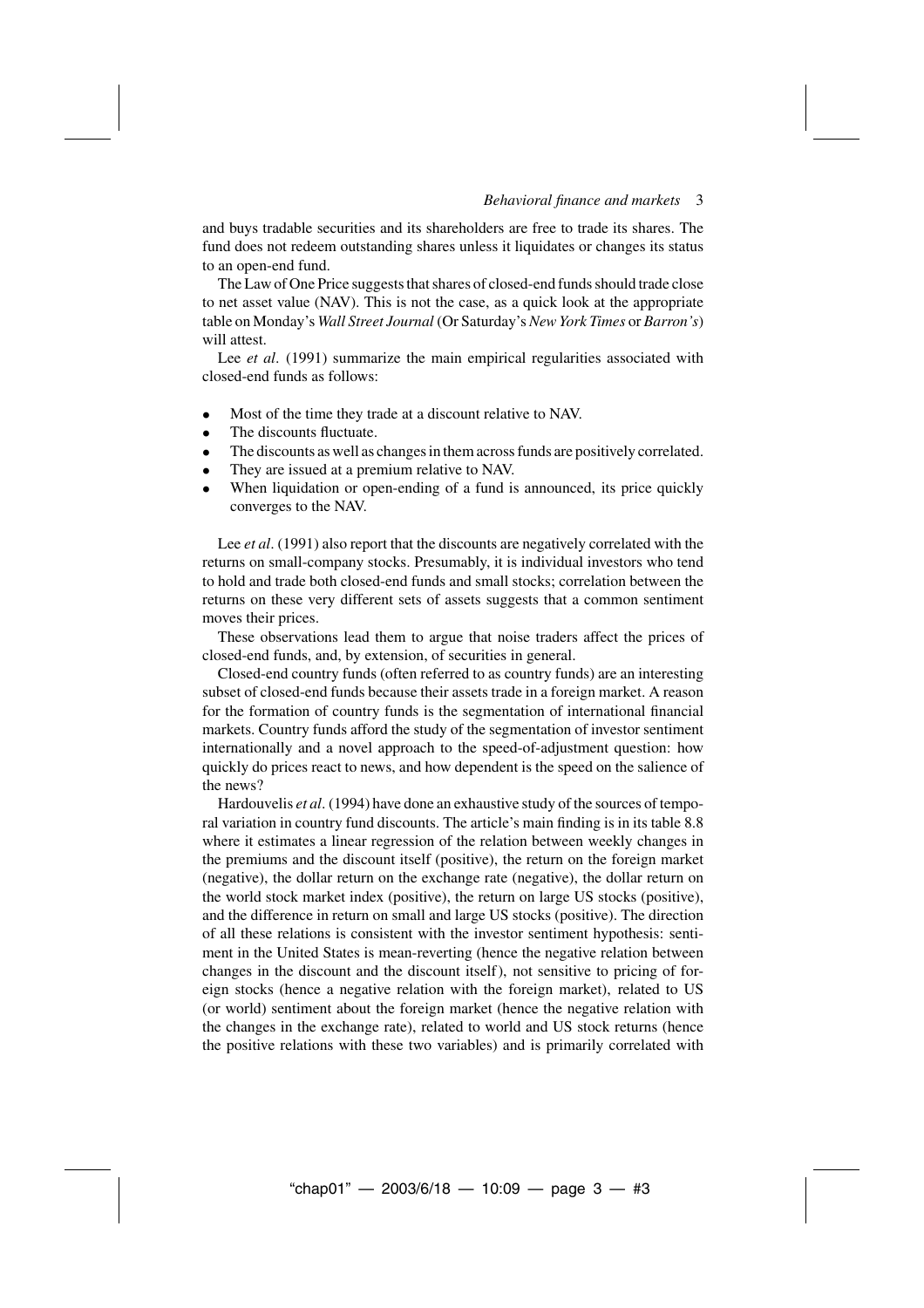small stock returns (hence the positive relation with the small minus large stock returns).

Country funds (and closed-end funds in general) are important not because they manage a lot of assets, but because they present fairly clean setups in which the examination of standard predictions is clearer than in other contexts. Country funds allow the researcher to entertain a difference in sentiment between the country where the assets are and the country where the funds' shares are traded, and study the extent to which the difference affects temporal variations in the discount of the country fund. Hardouvelis *et al*. (1994) study a cross-country potential difference in investor sentiment. Klibanoff *et al*. (1998) study cross-country difference in the impact of news on asset prices.

Klibanoff *et al*. (1998) examine how fast share prices of country funds adjust to news about the relevant foreign markets. They show that in normal weeks, typically, a country fund's return lags significantly by a few weeks behind the return on its underlying assets, which are traded on the foreign market. Then they consider weeks with salient news about the foreign country, which are weeks in which news about the foreign country appear on the front page of the *New York Times*. In these weeks the prices of country-funds shares (which trade on the New York Stock Exchange) react more robustly to changes in the prices of the funds' underlying assets (which trade on the foreign markets).

#### *1.2.2 Siamese twin stocks*

Siamese twin stocks afford a similar trading and sentiment structure. These are two classes of shares of the same firm. Their relative property rights are well specified, and the bulk of the trading of each class of shares takes place in different stock markets. The contractual specification of the relative property rights implies that the shares should trade at the same relative prices. On the other hand, if they trade on different markets which are subject to different sentiments, relative prices may diverge, and the divergence should be correlated with the relative movements in the respective markets.

Following the early work of Rosenthal and Young (1990), Froot and Dabora (1999) revisit the Siamese twin stocks. These companies are: Royal Dutch and Shell, Unilever NV and Unilever plc, and SmithKline Beecham class A and class E shares. All three are large international publicly held firms whose stocks trade at various markets. But in each case, the two stock classes trade primarily on different markets. Calculation of the theoretical relative values of the two types of equity are straightforward, and derived directly from the original agreement which gave rise to the two stock classes in each case. Nonetheless, hardly ever do the two stock classes trade at the theoretically correct relative prices. Figure 1.1 demonstrates the disparity for Royal Dutch and Shell.

Froot and Dabora (1999) go further, and estimate the relation between relative prices in the stock markets in which the two stocks trade and the relative prices of the stocks themselves. It turns out that indeed, when the London Stock Exchange (where Shell trades) rallies relative to the Amsterdam or New York Stock Exchange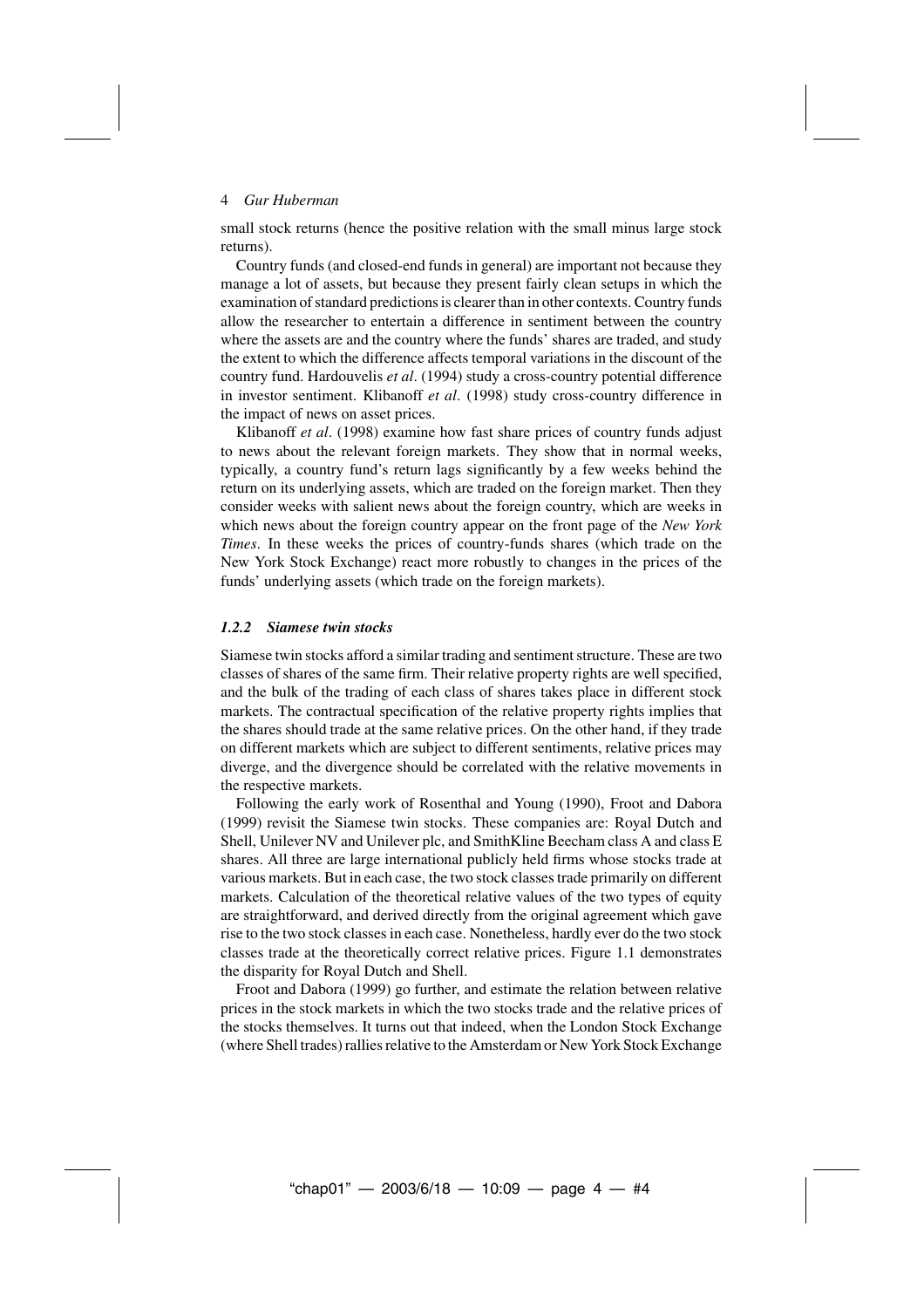

*Figure 1.1* Stock price of Royal Dutch relative to Shell (deviation from 60/40 value). Source: Froot and Dabora (1999).

(where Royal Dutch trades), so does Shell relative to Royal Dutch stock. The other two Siamese twin stocks display similar patterns.

The upshot of the Siamese twin study is that not only is the Law of One Price violated but also investor sentiment models suggest that the violations are correlated with local stock market behavior, and this indeed seems to be the case.

#### *1.2.3 EntreMed*

–35 –30

> 9/4/80 9/4/81 9/6/82 9/6/83 9/5/84 9/5/85 9/5/86 9/7/87 9/6/88 9/6/89 9/6/90 9/6/91 9/7/92 9/7/93 9/7/94 9/7/95

Can stories that appear in the *New York Times* cause stock price movements even when they don't report any new information?

Huberman and Regev (2001) narrowly focus on implications of the Law of One Price for a biotech firm, EntreMed (ENMD), and related firms. Their work is prompted by a front page story in the Sunday, May 3, 1998, edition of the *New York Times* which reported on a recent breakthrough in cancer research, and mentioned ENMD, a company with licensing rights to the breakthrough. The story's impact on the stock prices was immediate, huge, and to a large extent permanent.

The new-news content of the *Times* story was nil, though: the substance of the story had been published as a scientific piece in *Nature* and in the popular press (including the *Times* itself) more than five months earlier, in November 1997.

The cover of the November 27, 1997, issue of *Nature* prominently features the lead headline, "Resistance-free cancer therapy" as well as a related image. In that issue, Boehm *et al*. (1997) report on a breakthrough in cancer research achieved by a team led by Dr Judah Folkman, a well-known Harvard scientist.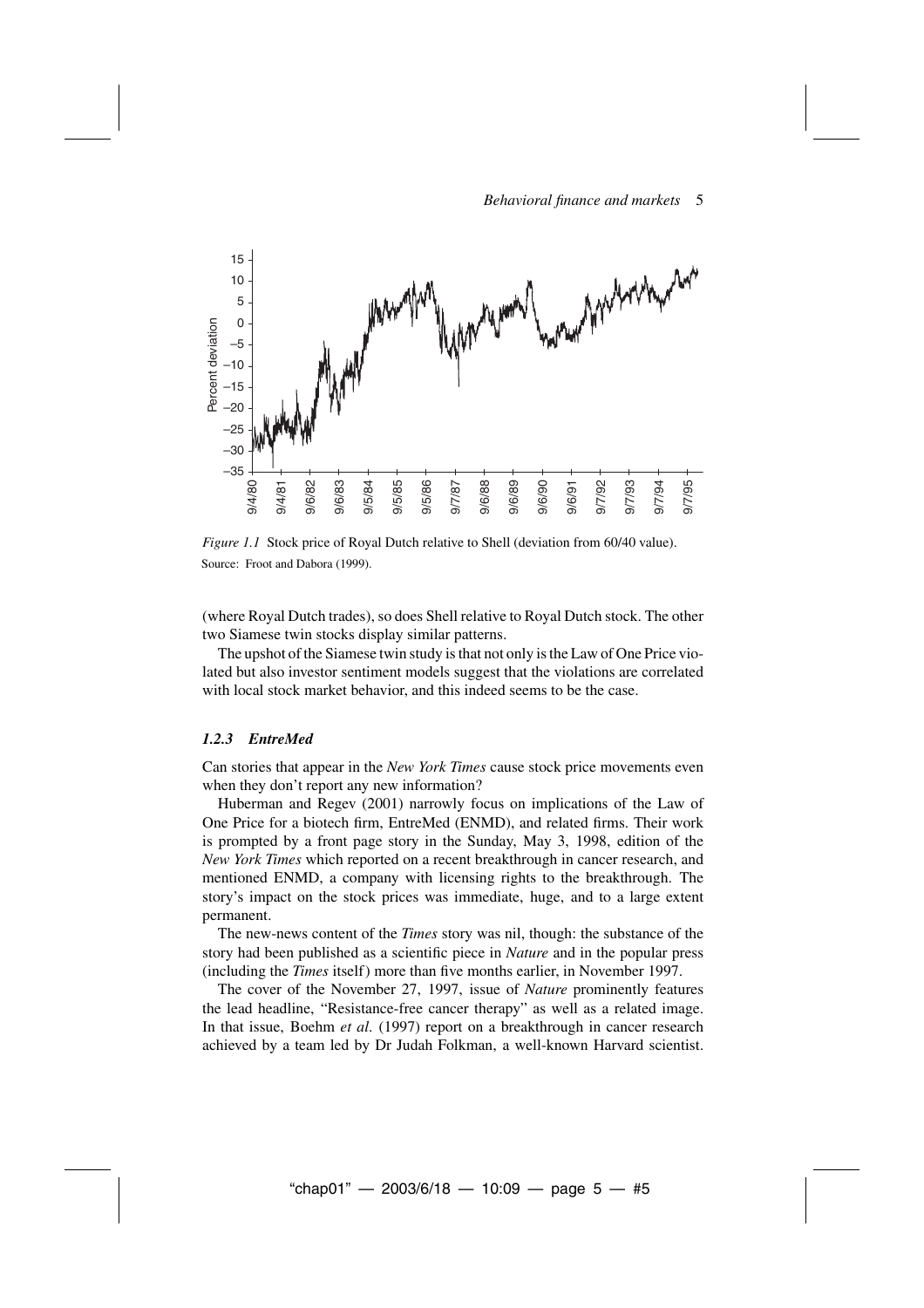In a "News and Views" piece in the same issue, Kerbel (1997) explains and comments on the findings, suggesting that, "[T]he results of Boehm *et al*. are unprecedented and could herald a new era of cancer treatment. But that era could be years away." Reports on the discovery of Dr Folkman's team appeared also in the popular press, such as the *Times* and *Newsday* on November 27, 1997 as well as in the electronic media, such as CNN's MoneyLine and CNBC's Street Signs. It seems that an effort was made to bring the news to the attention of circles wider than the scientific community.

The November 27 *Times* article appeared on page A28. It, as well as CNN and CNBC, mentioned ENMD. On November 28, ENMD itself issued a press release that covered the news and the company's licensing rights to the proteins developed by the team of Dr Folkman. The closing price of ENMD was 11.875 on November 26, and on November 28 it was 15.25; thus, the news caused a price appreciation of 28.4 percent, an observation made in the Business Section of the November 29 edition of the *Times*. The unusually high trading volume on November 28 and December 1 indicates that the market paid attention to the news. On the whole, an adherent of the efficient market hypothesis would argue that the market digested the news in a timely and robust fashion.

In the months between November 27, 1997 and May 3, 1998, ENMD's stock traded between 9.875 and 15.25.

Kolata's *Times* article of Sunday, May 3, 1998, presented virtually the same information that the newspaper had reported in November, but much more prominently; namely, the article appeared in the upper left corner of the front page, accompanied by the label "A special report." The article featured comments from various experts, some very hopeful and others quite restrained (of the "this is interesting, but let's wait and see" variety). The article's most enthusiastic paragraph was "…'Judah is going to cure cancer in two years,' said Dr James D. Watson, a Nobel Laureate… Dr Watson said Dr Folkman would be remembered along with scientists like Charles Darwin as someone who permanently altered civilization." (Watson, of *The Double Helix* fame, was later reported to have denied the quotes.) ENMD's stock, which had closed at 12.063 on the Friday before the article appeared, opened at 85 and closed at 51.81 on Monday, May 4. The Friday-closeto-Monday-close return of 330 percent was truly exceptional: bigger than all but two of the over 28 million daily returns of stocks priced at \$3 or more between January 1, 1963 and December 31, 1997. Not surprisingly, the *Times* story, and ENMD, received tremendous attention in the national media (print and electronic) in subsequent weeks.

In the May 10 issue of the *Times*, Abelson (1998) essentially acknowledged that its May 3 article contained no new-news, noting that "[p]rofessional investors have long been familiar with [ENMD's] cancer-therapy research and had reflected it in the pre-runup price of about \$12 a share." (The *Times* did not question its own editorial choice of essentially re-reporting the November 27 article, by a different reporter, with the label, "A special report," on the upper left corner of the front page. Gawande (1998) did that in the *New Yorker*'s May 18 issue, which hit the newsstands on May 11.)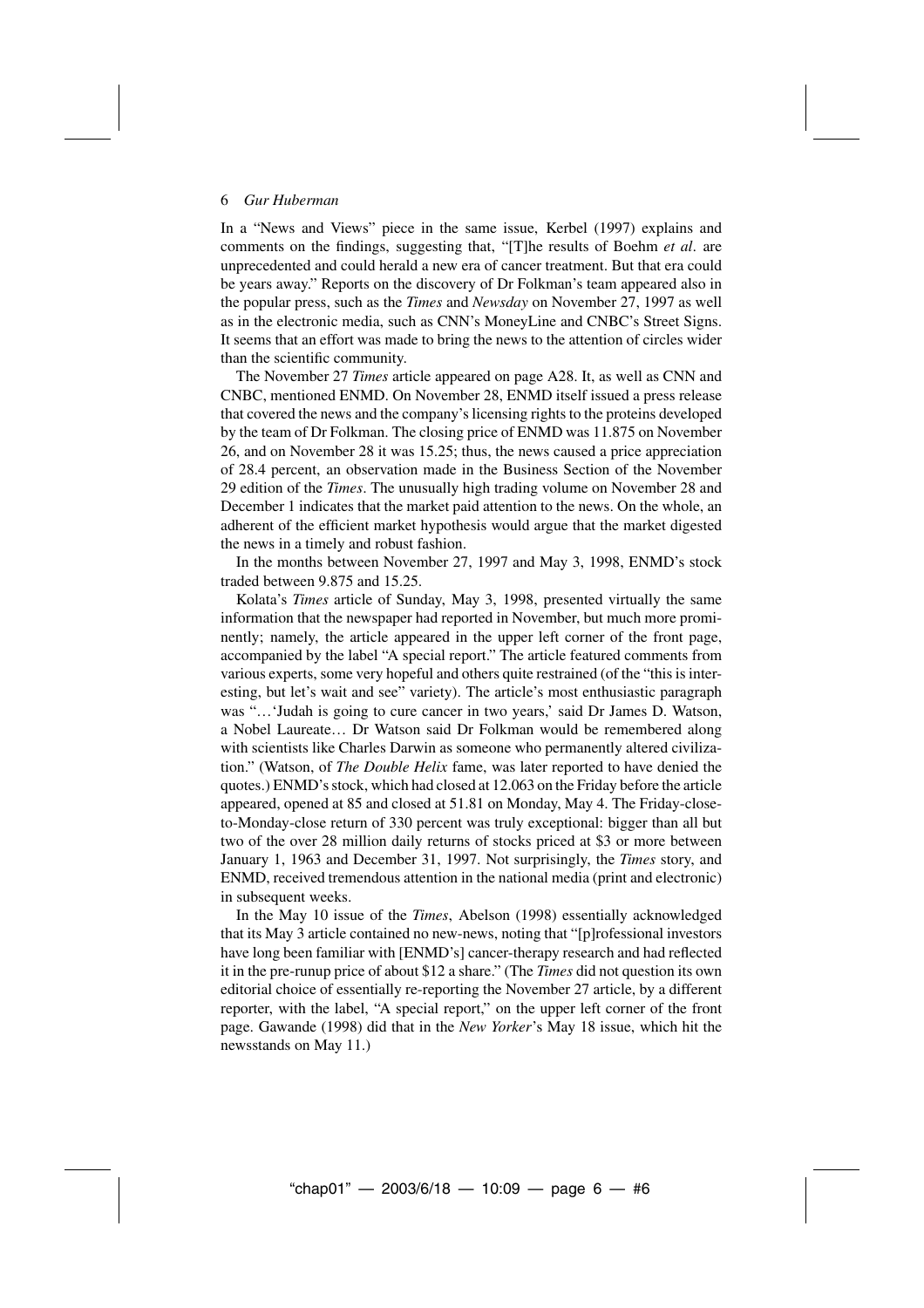

*Figure 1.2* ENMD closing prices and trading volume 10/1/97–12/30/98. Source: Huberman and Regev (2001).

Figure 1.2 gives the distinct impression that while some of the May 4 price run-up was temporary, a substantial portion of it was permanent. ENMD's stock price fell in the days following May 4, to close the week at 33.25 – still, almost three times higher than its price a week earlier. Moreover, ENMD's closing price did not fall below 20 until late August 1998, and by late fall it had not closed below 16.94, which was 40 percent higher than its May 1 price. (Between mid-July and late August 1998, the S&P500 lost almost 20 percent and the NASDAQ Combined Biotechnology Index lost almost 24 percent of its value.)

By early November 1998 ENMD was trading at the upper 20s and lower 30s. On November 12, 1998, another piece of new-news came to light: on its front page, the *Wall Street Journal* reported that other laboratories failed to replicate the results described earlier in the *Times*. ENMD stock price fell from 32.625 on November 11 to close at 24.875 on November 12 – still more than twice ENMD price on May 1!

Contagion: Can old news reported in the *New York Times* cause prices of related stocks to increase?

A look at the stock prices of other biotechnology stocks magnifies the puzzle. On average, the number of members of the NASDAQ Biotechnology Combined Index, excluding ENMD, went up by 7.5 percent on Monday, May 4, 1998. The returns of seven of the stocks in the index (other than ENMD) exceeded 25 percent on a trading volume that was fifty times the average daily volume.

That news about a breakthrough in cancer research affects not only the stock of a firm that has direct commercialization rights to the development is not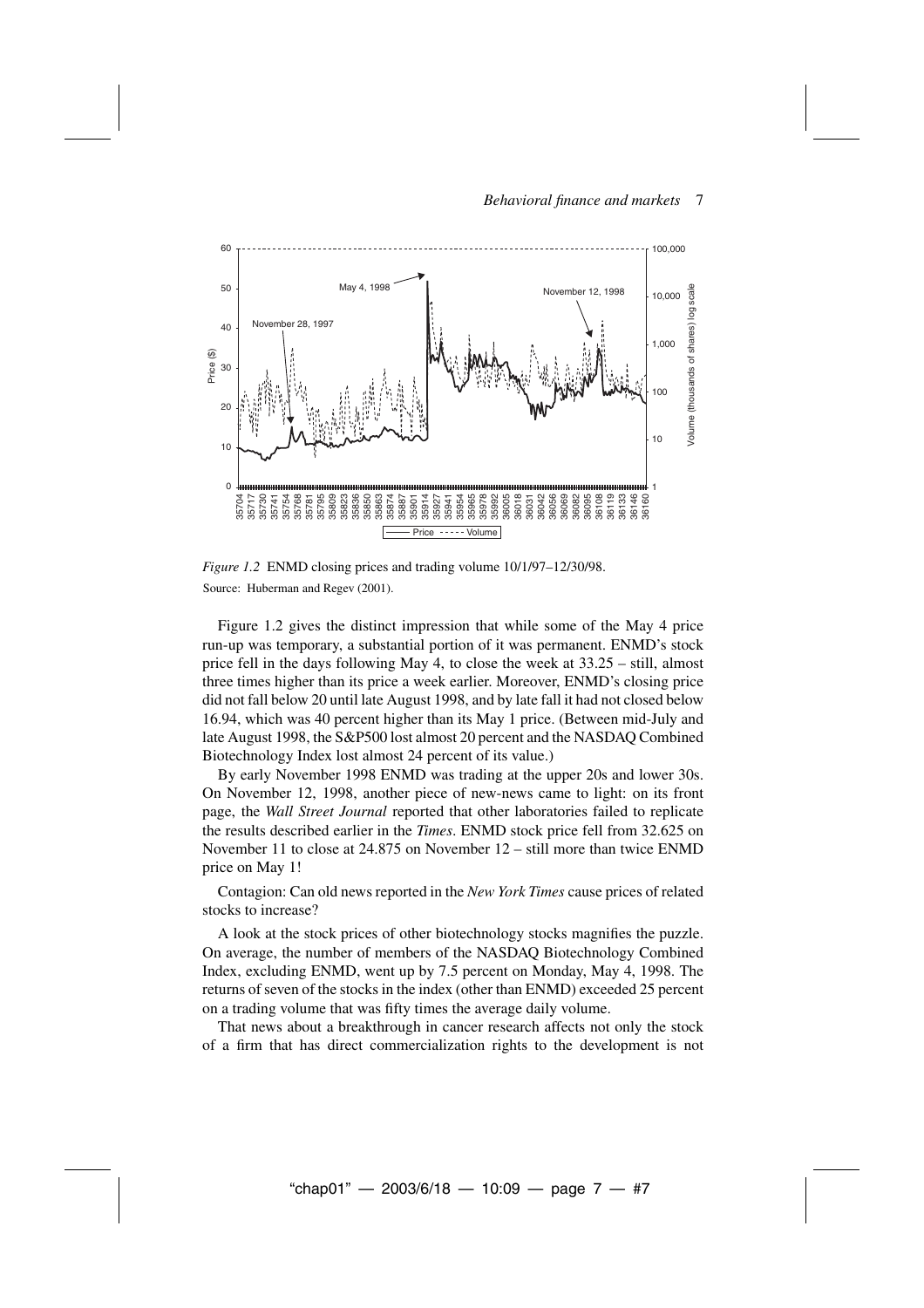surprising; the market may recognize potential spillover effects and surmise that other firms may benefit from the innovation. Moreover, the market may interpret the news as good for other firms because it may suggest that the research and development conducted by these other firms is closer to commercial fruition. However, the news did not break on May 4, 1998, but on November 27, 1997. And the people with the expertise to evaluate the spillover effects closely follow the news within the scientific community, probably read *Nature*, and pay attention to the coverage of biotechnology in the *Times* even when the relevant material appears well inside the newspaper.

On November 28, 1997, the average return of the seven firms was a respectable, but not extraordinary 4.89 percent. The trading volume of these stocks on that day was below the average daily volume, perhaps because it was the Friday after Thanksgiving. The returns and trading volume in the following days were quite ordinary. Thus, it seems that in the week or two after the November 27 news broke, prices of the seven stocks did not react strongly to the news.

The motivation and identity of the people who traded the seven stocks so aggressively on May 4 is puzzling. If they are experts on the fundamental aspects of biotechnology, they could, and should have traded five months earlier. If they are stock market experts, with no special understanding of biotechnology, it is unclear how they picked these particular seven stocks. Perhaps they speculated on noise trader behavior, but why with these stocks? And it is difficult to imagine people who can competently follow highly technical news on biotechnology research and be good at guessing, and speculating on the contagion effect of the no-new-news article in the *Times*.

It is possible, however, that those who knew were not necessarily those who traded. Brokers could have had theories on the relation between ENMD's future and that of other biotechnology firms, and the May 3 *Times* article and the tremendous interest in ENMD may have created an opportunity for them to encourage trading based on those theories. Under this interpretation the information contained in these theories was not impounded in stock prices when the hard information about ENMD came out in late November, but in early May, when the brokers perceived the publicity surrounding ENMD as an opportunity to profit from these theories. And the clients traded on the brokers' suggestions.

An adherent of the efficient markets hypothesis would have expected a severe price drop for the seven biotechnology stocks on November 11, 1998, when the *Wall Street Journal* reported on the failures to replicate Dr Folkman's results. Nonetheless, their average return was −0.81 percent – quite an ordinary return, on quite an ordinary volume. A reasonable explanation is that the brokers who took advantage of the unusual, and unusually favorable publicity surrounding ENMD on May 4, fell silent when the news turned bad for ENMD.

#### *1.2.4 What happened to Bristol-Myers Squibb?*

Both the November 27, 1997 and the May 3, 1998, *Times* articles mention Bristol-Myers Squibb (BMY), a major pharmaceutical firm with a market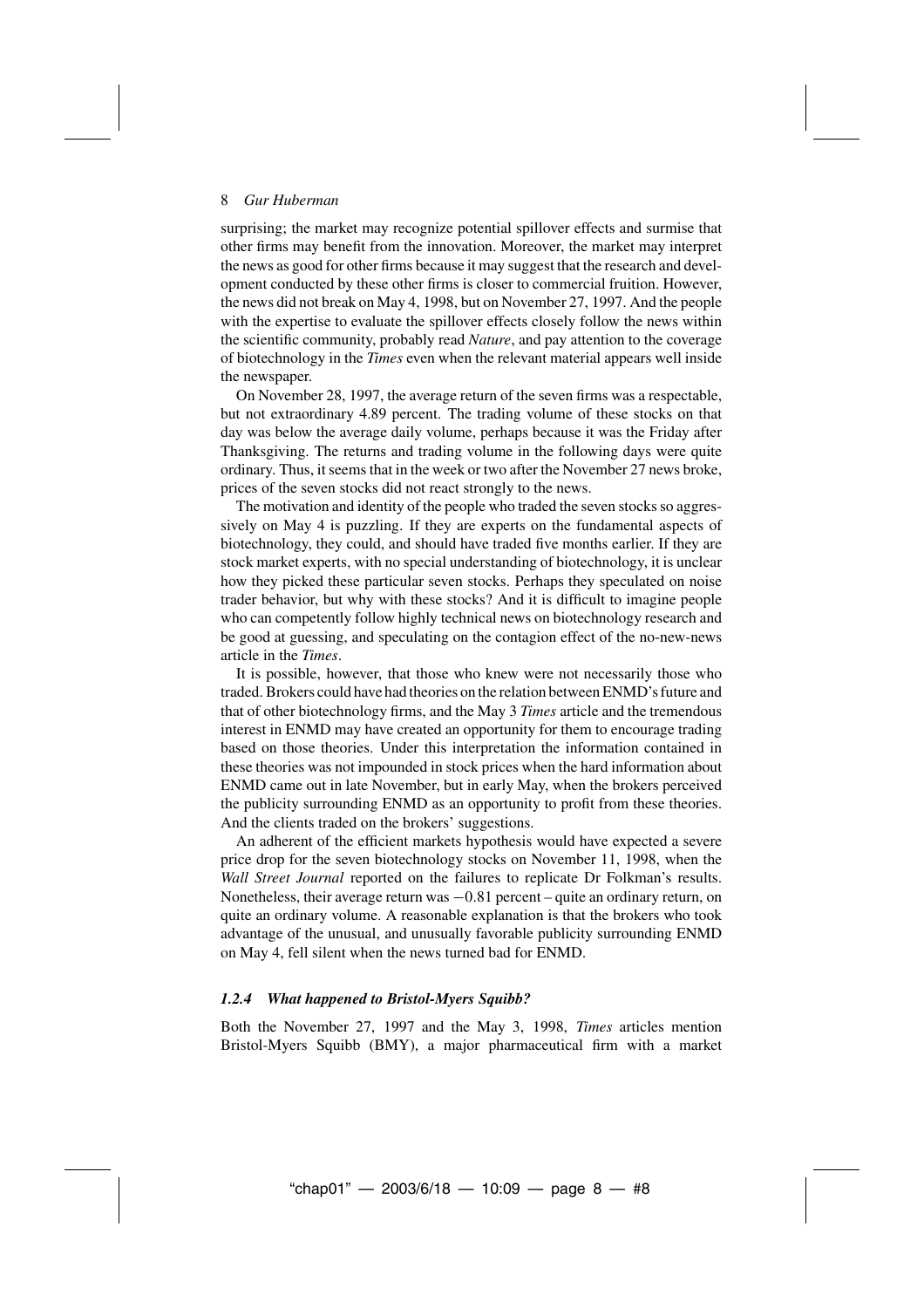capitalization of over \$100 billion in early May 1998, as working with ENMD to develop Angiostatin, one of the proteins at the core of the scientific breakthrough. According to ENMD's press release of November 28, 1997, it and BMY had forged a strategic partnership in December 1995. Therefore BMY was a likely beneficiary of ENMD's success if it materializes.

BMY is a large and widely followed company, and the behavior of its stock price is more important than that of a small and fairly obscure firm. But, since BMY is involved in numerous businesses, its stock price is subject to numerous influences, which renders deviations from the Law of One Price difficult to detect. Its movements can be rationalized more easily than those of a small firm with a narrowly defined business. Nonetheless, the evidence suggests that even BMY's stock price moved on the *Times*' May 3, 1998 article.

Table 1.1 focuses on four important days, and reports BMY's returns, excess returns, trading volume, relative trading volume, and the frequency of observing such numbers or larger in 1996 and 1997. February 10, 1999, is included because on the previous evening both ENMD and BMY announced a modification (i.e. something close to a breakup) of the research agreement between the two companies regarding Angiostatin, and on that day ENMD's stock price dropped from 24.5 to 12.875.

Table 1.1 suggests that only May 4 was unusual for BMY's stock. Its trading volume soared, and its return was 3.12 percent, much higher than the NYSE's 0.14 percent return on that day. While that return is marginally unusual compared with BMY's daily excess returns in 1996–97, it amounts to a \$3.3 billion appreciation in the company's market capitalization – more than four times the dollar appreciation in ENMD and the seven biotech stocks with the highest return on that day combined. A search in the ABI Inform database suggests the absence of

| Date             | Return<br>(%) | Excess<br>return <sup>a</sup> $(\%)$ | Fraction of<br>1996-'97<br>excess<br>returns<br>higher <sup>b</sup> | Volume<br><i>(thousands)</i><br>of shares) | (BMY)<br>volume)/<br>(NYSE)<br>volume)<br>(%) | Fraction of<br>1996-'97<br>volume<br>ratios<br>higher <sup>c</sup> |
|------------------|---------------|--------------------------------------|---------------------------------------------------------------------|--------------------------------------------|-----------------------------------------------|--------------------------------------------------------------------|
| 11/28/97         | 0.40          | 0.04                                 | 0.774                                                               | 1,607                                      | 0.85                                          | 0.502                                                              |
| 05/04/98         | 3.12          | 2.98                                 | 0.044                                                               | 8,671                                      | 1.57                                          | 0.024                                                              |
| 11/12/98         | $-1.29$       | $-1.14$                              | 0.367                                                               | 1,805                                      | 0.27                                          | 1.000                                                              |
| $02/10/99$ -0.20 |               | $-0.55$                              | 0.680                                                               | 5,825                                      | 0.81                                          | 0.559                                                              |

*Table 1.1* Returns, excess returns, trading volume, relative trading volume, and corresponding p-values for BMY

Source: Huberman and Regev (2001).

Notes

a BMY return in excess of that of the NYSE.

b The fraction of the 507 1996–97 daily excess returns that were higher than BMY on that day.

c The fraction of the 507 1996–97 daily (BMY volume)/(NYSE volume) ratio that was higher than the similar ratio on that day.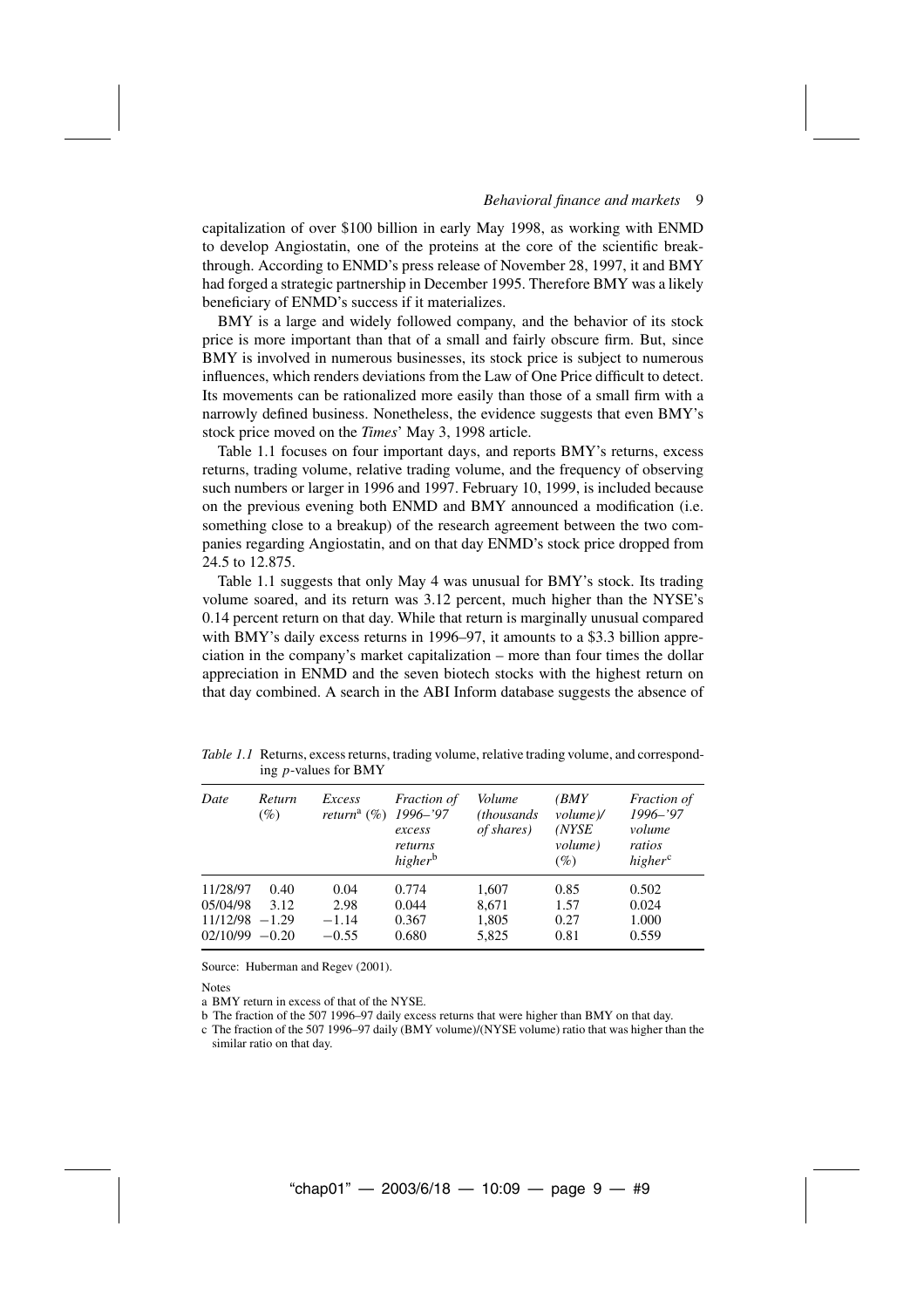other significant news directly relevant to BMY on May 2, 3, or 4. Therefore one could attribute at least part of BMY's price rise on May 4 to the *Times* article of the previous day. On the whole, then, we can rule out BMY's price reaction on days when new-news about ENMD came out – November 28, 1997, November 12, 1998, and February 10, 1999 – and argue that both the high return and high volume of May 4 suggest some stock market reaction to the *Times'* no new-news article. While BMY's return on that day is miniscule compared with that of ENMD and a few other biotech stocks, it translates to an increase in market capitalization that dwarfs that of the biotech stocks.

## *1.2.5 Discussion of EntreMed*

The circumstances surrounding ENMD are unusually clean, affording a crisp examination of the relevance of the efficient market hypothesis to the pricing of ENMD stock. A convenient point of departure is Fama's (1970) statement, "An efficient capital market is a market that is efficient in processing information. The prices of securities at any time are based on correct evaluation of all information available at that time. In an efficient capital market, prices fully reflect available information."

The big difference between ENMD stock price in the months before May 3 (between 12 and 15) and the months following May 3 (around 30) must puzzle believers in the efficient markets orthodoxy. An interpretation charitable to the efficient market hypothesis is that the May 3 article was good news relevant to the pricing of ENMD, in that it demonstrated the *Times*' and James Watson's stamp of approval of Dr Folkman's scientific discovery. Perhaps these are valuable to the valuation of ENMD. Yet, the magnitude of ENMD's price appreciation, especially in comparison with the reaction to the initial publication of the news in the previous November, seems to exceed what the efficient market hypothesis would suggest is acceptable.

The market delivered two very different prices when the available information was virtually the same. Thus, both prices cannot be "based on correct evaluation of all information available at that time." Which price is correct is unclear. In fact, it is unclear what a "correct price" is. It seems that ENMD's stock price underreacted to the November 27 news, and overreacted to the May 3 publicity. The early May contagion to other biotechnology stocks can also be interpreted as late reaction to the November 27 news, and their subsequent price decline may well be evidence of overreaction.

The cleanliness of the circumstances exploited here is rare. But the evidence is suggestive for the general understanding of the determinants of security prices. Prices probably move on no new-news, and the movements may be concentrated in stocks that have some things in common, but these need not be economic fundamentals. The serious investor in search of excess returns will be wise to look for such seemingly extraneous price-moving factors.

The possible arbitrariness of stock prices implies that capital markets may allocate funds in a somewhat arbitrary fashion. For instance, ENMD would have raised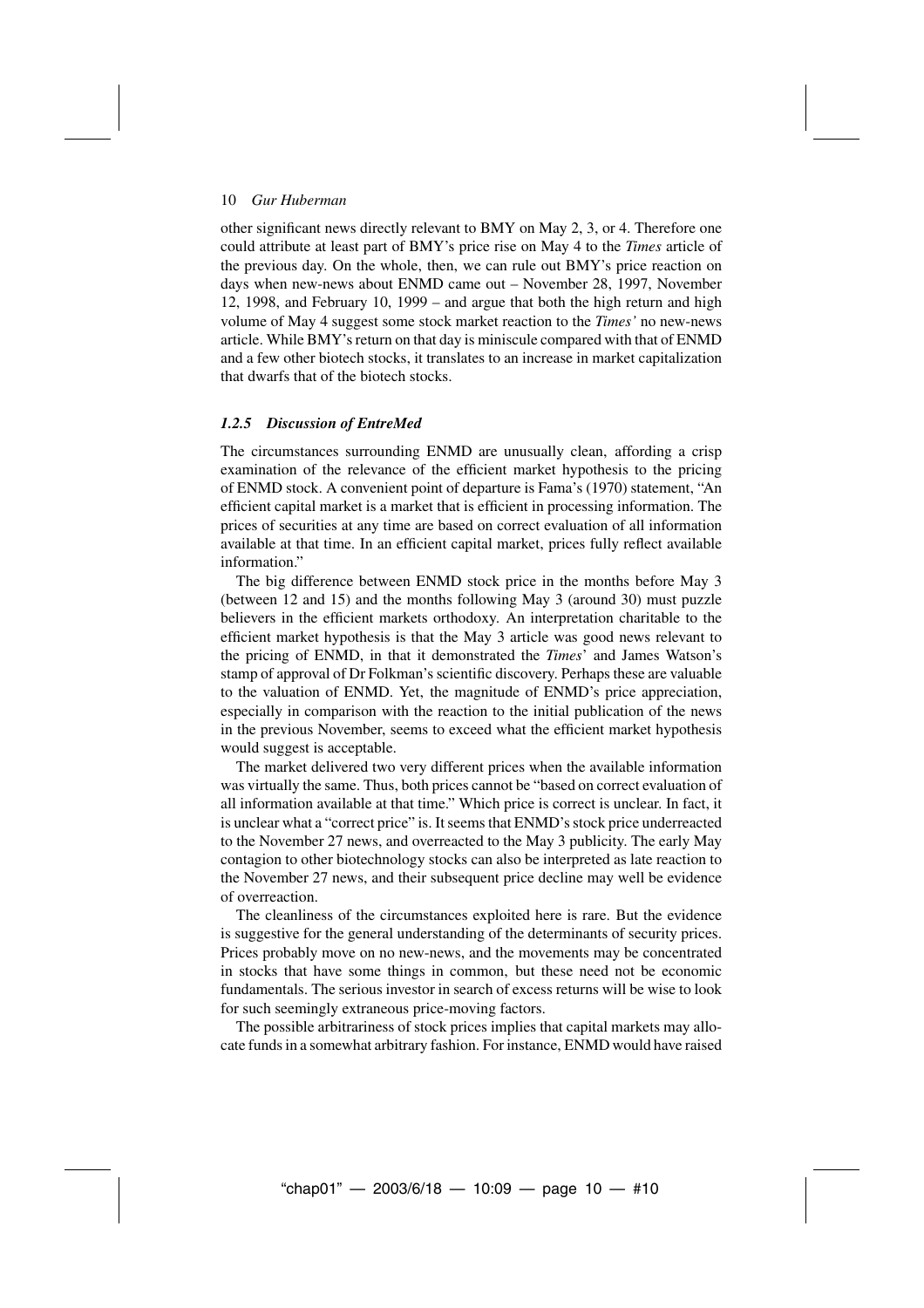money on very different terms before and after the publication of the *Times* article of May 3, 1998.

The skeptical reader should reflect on the following hypothetical question: what would have been the price of ENMD in late May 1998 if the editor of the *Times* had chosen to kill the May 3 story?

#### *1.2.6 Discussion of violations of the Law of One Price*

Violations of the Law of One Price imply that stock prices need not reflect fundamentals. Moreover, various correlation patterns seem consistent with the noise trading approach; they are broadly consistent with the presence of market participants whose trades are at times motivated by stimuli which are inconsistent with fundamental information. Moreover, these trades are sufficiently similar to move prices away from their fundamental values. This speculation about speculative prices seems attractive but has to be examined empirically. Indeed, Lakonishok *et al*. (1992) do exactly that, and come up virtually empty-handed: they find scant evidence that members of a large group of money managers buy (or sell) the same stocks at the same time. Remarkably, in his book titled *Inefficient Markets*, Shleifer (2000) fails to cite this paper.

## **1.3 Why do people trade?**

Economic theory provides two reasons for trading risky securities. One, savings and dissavings, and two, risk sharing. A portion of one's savings should go to the stock market, but toward the purchase of a portfolio, not individual stocks. Similarly, when the time comes to liquidate some of the savings, whole portfolios should be sold, not individual stocks. Risk sharing refers to the recommendation to tilt one's stock portfolio away from other systematic risks in one's life, especially those associated with labor income. Thus, a person who takes up employment in the technology sector should reduce his stock portfolio's exposure to that sector. If anything, the opposite behavior is observed: overinvestment in the employer's stock and in familiar stocks in general (Huberman 2001).

Much stock trading is of the form: a person (or an institution) funds the purchase of stock A with the proceeds of the sale of stock B. Such a double transaction suggests that the trader believes that stock A will appreciate more than B. On what basis?

The standard answer is that people who have superior information trade profitably on it. But then, who is on the other side of the trade? Moreover, how can one be certain that his information is superior to that of the counterparty?

The seminal paper of Milgrom and Stokey (1982) argues that no speculative trade will take place if all market participants are rational and rationality is common knowledge. But of course lots of security trading takes place and financial markets are characterized by a high degree of liquidity, that is, by the ease of trading in them. In fact, liquidity is considered socially desirable, and its drying up is associated with financial crises.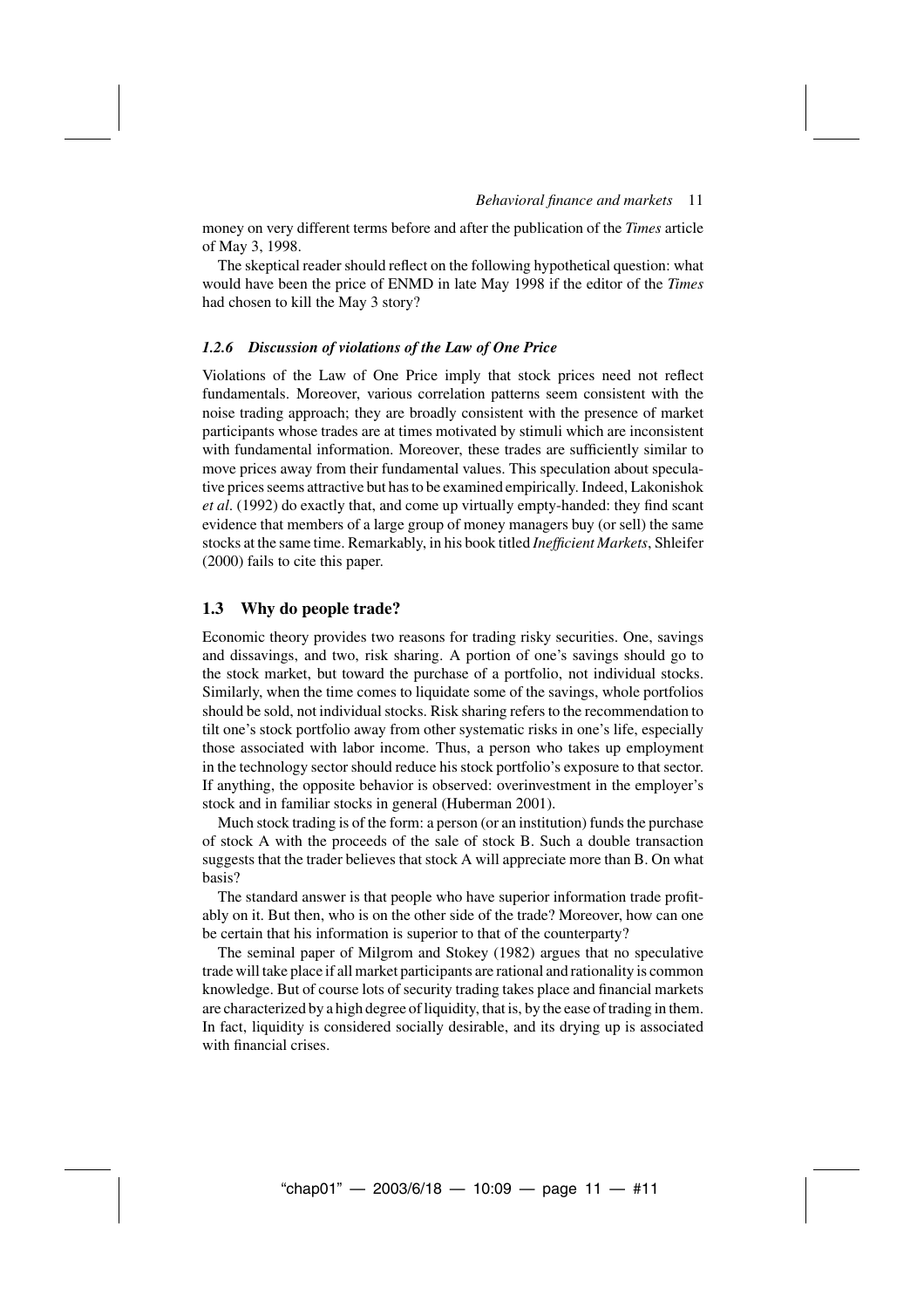The study of trading is important not only because trading itself is an important and puzzling empirical regularity, but also because traders determine asset prices, which in turn affect resource allocation.

Neoclassical economics has not provided much guidance regarding why there is so much speculative trading, so it seems that the question is ripe for the behavioral approach to make a constructive and important contribution. But it will not be easy.

In fact, two related behavioral results, the status quo bias and the endowment effect both suggest under-, not overtrading. The status quo bias refers to the lethargy of decision makers whose preferred course of action is inaction. Examples include staying with a medical insurance plan chosen years earlier and not re-balancing one's portfolio of defined contribution pension plan (Samuelson and Zeckhauser 1988; Ameriks and Zeldes 2001). The endowment effect refers to subjects' tendency to demand a higher price for an object which they had just been given than other subjects' willingness to pay for the same object (Thaler 1980).

The status quo bias then predicts that market participants are inactive, and do not churn their portfolios. The endowment effect predicts that even if a potential seller and a buyer meet in the market place, they will fail to transact because the former will demand a higher price than the latter is willing to pay.

But the status quo bias and endowment effect do not apply to all people all the time. And trading is done by some people some of the time. Enough people and money are involved in financial markets to render them very liquid most of the time.

Trading entails strategic and tactical choices. The strategic decision is whether to be a market participant at all. Most people do not trade, either professionally or for their personal accounts. A minority makes the exceptional choice to become market participants, and these people are responsible for the vast amount of trading observed. Actual trading entails tactical decisions in response to fast-moving information market participants buy and sell.

Although there is a lot of trading, it is done by very few individuals who are in the market to make money for themselves, and stay there as long as they think that they are doing so successfully. It will help to characterize them and understand their motives. But characterizing a small subset of individuals is somewhat outside the behavioral tradition which focuses on studying the typical person, and shies away from studying individual differences.

A very important group of market participants work for institutions. Their motives are quite different from those of individuals who trade for their own accounts. Institutional traders make money by marketing their ostensible moneymaking skills within the organization and by letting their organizations market these skills to outside clients. Thus their motives and probably trading behavior differ from those of individual market participants.

In fact, even an exit decision is different for an individual and institutional traders. If the individual realizes that he loses money in trading, it is in his self-interest to quit. Moreover, he is probably employed in another business to which he can devote his full energy. Not so the institutional trader. Even the acknowledgement that he is bad at trading will be harder for him to make, because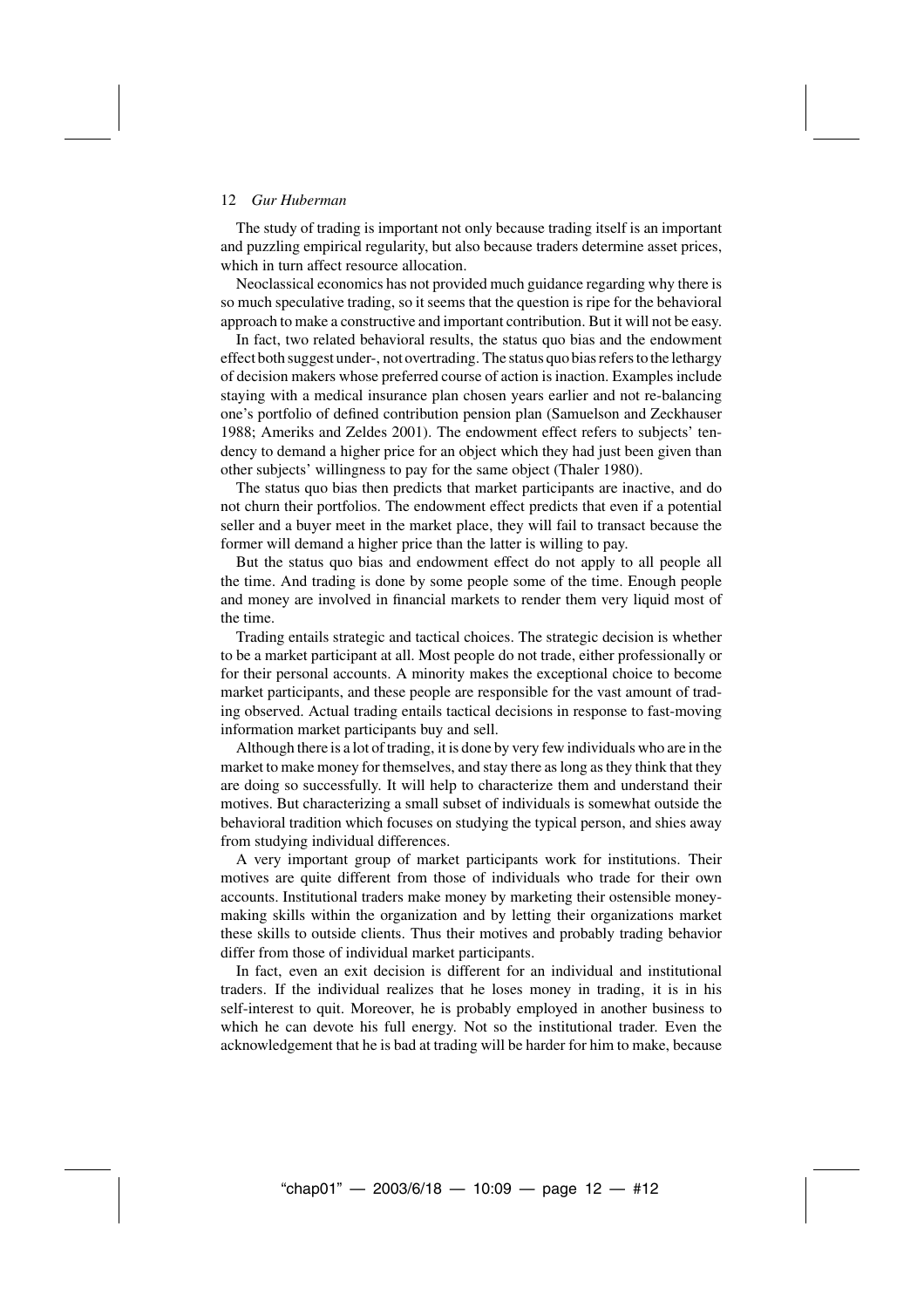he had chosen trading as his profession. Furthermore, even if he acknowledges to himself that he is a bad trader, he is likely to hide this insight from his employer, because its implications are quite grim for him.

## **1.4 Concluding remarks**

Behavioral finance covers many more issues than are covered in this chapter, and it means different things to different people. The focus here is on the strongest embarrassments to the efficient market hypothesis – violations of the Law of One Price – and on a question that has been mostly unexplored, namely why do people trade.

Violations of the Law of One Price are difficult to document. They are unlikely to arise when market participants can safely exploit them, because then they would be profitably exploited and thereby disappear. So, to be documented, a deviation from the Law of One Price must be of a special kind, that is observable on the one hand, but difficult to exploit on the other. The first part of this chapter reports on some of these.

Once the researcher entertains the possibility that the "price is right" may be a false statement, perhaps even most of the time, the question is where to look for an alternative theory of prices. Within this pursuit it seems natural to try to address a question that has been mostly ignored by economists, namely why the volume of financial markets transaction is so big.

#### **References**

Abelson, Reed, "Reality Punctures Entremed's Bubble," *New York Times*, May 10 (1998).

- Allais, Murice, "Le Comportement De L'homme Rationnel Devant Le Risque: Critique De L'ecole Amercaine," *Econometrica*, Vol. 21 (1953): 503–546.
- Ameriks, John and Stephen P. Zeldes, "How do household portfolio shares vary with age?," working paper 12/3/2001.
- Boehm, Thomas, Judah Folkman, Timothy Browder, and Michael S. O'Reilly, "Antiangiogenic therapy of experimental cancer does not induce acquired drug resistance," *Nature*, Vol. 390 (1997): 404–407.
- Cutler, David M., James M. Poterba, and Lawrence H. Summers, "What moves stock prices?," *Journal of Portfolio Management*, Vol. 15 (1989): 4–12.
- Ellesberg, Daniel, "Risk, ambiguity, and the savage axioms," *Quarterly Journal of Economics*, Vol. 75, No. 4 (1961): 643–669.
- Fama, Eugene F., "Efficient capital markets: a review of theory and empirical work," *Journal of Finance*, Vol. 25, No. 2 (1970): 383–417.
- Froot, Kenneth A. and Emil Dabora, "How are stock prices affected by the location of the trade?," *Journal of Financial Economics*, Vol. 53, No. 2 (1999): 182–216.
- Gawande, Atul, "Mouse Hunt," *New Yorker*, May 18 (1998): 5–6.
- Hardouvelis, Gikas, Rafael La Porta, and Thierry A. Wizman, "What moves the discount on country equity funds?" In Jeffrey A. Frankel (ed.) *The Internationalization of Equity Markets*, Chicago: University of Chicago Press, 1994.
- Huberman, Gur, "Familiarity breeds investment," *Review of Financial Studies*, Vol. 14, No. 3 (2001): 659–680.